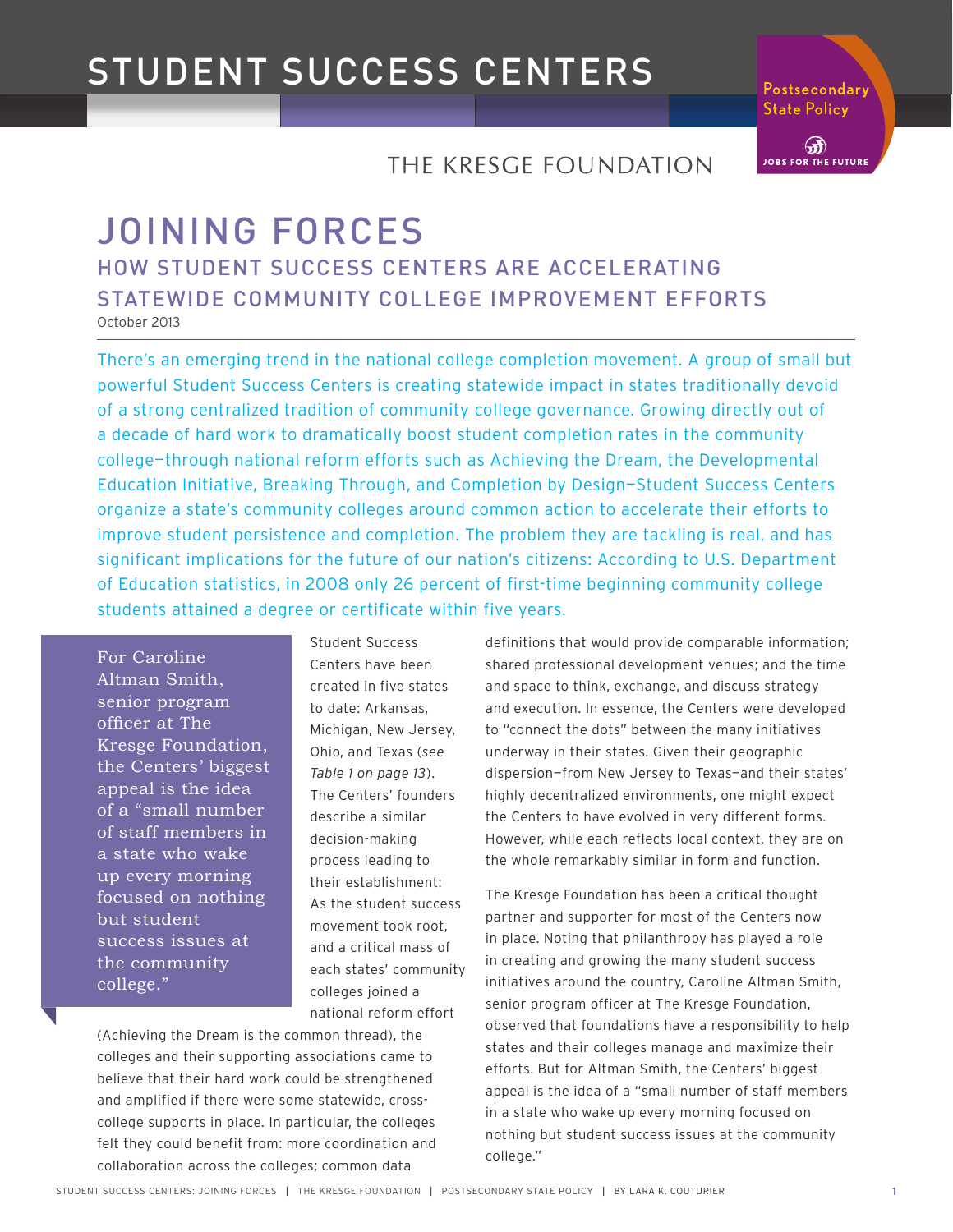### I. WHAT DO STUDENT SUCCESS CENTERS LOOK LIKE?

Existing Student Success Centers have many common characteristics. They were conceived by and are housed in their states' associations of community college presidents and trustees. They all have advisory boards to help develop strategic direction, but remain accountable to the host association's governing board. Recognizing the importance of some independence from the host organization for both credibility and sustainability, The Kresge Foundation deliberately structured its grant support to require each Center to have:

- Its own budget, so the hosting association cannot dip into the Center's budget;
- Dedicated staff, with titles relevant to the Center; and
- An advisory board, with prescribed minimal overlap with the host's governing board.

The five existing Student Success Centers have small staffs—on average, about two full-time employees (*see Table 1 on page 13*). Interviewees would like a little more staff capacity, but are also comfortable with what one described as a "lean but very productive core staff." They all extend their staffing capacity through consultants, faculty on leave from the colleges, interns, Thus far, only two Centers (Arkansas and Texas) have separate, dedicated space that physically resembles a "center," but in today's virtual world that doesn't seem to pose a problem. Indeed, many Center leads noted that their success really depends on being out

"The essence of the Success Center work is keeping [colleges] connected and helping them help each other," said Ruth Silon, executive director of Ohio's Student Success Center.

on the campuses and at partner meetings. As Larry Nespoli, president of the New Jersey Council of County Colleges observed, "The Center for Student Success is less about a physical presence than it is a statewide network of support."

### II. WHAT DO STUDENT SUCCESS CENTERS DO?

Coherence of the myriad initiatives that comprise the student success agenda is a key focus for all of the Centers. "Everywhere you turn," Ron Abrams, recentlyretired president of the Ohio Association of Community Colleges observed, "there is attention and pressure around completion, but everyone uses different terminology. We are trying to provide coherence so we are having the same conversation." Many of these

and—perhaps most importantly—existing staff at the host associations. They also expand their reach through partnerships with other organizations in the state (e.g., four-year college associations, K-12 and workforce agencies) though few of those partnerships are formal or contractual.

**collaborate**\_\_\_**alignment**\_\_\_**coherence**\_\_\_ **time and space**\_\_\_**policy**\_\_\_**sustainability**\_\_\_ **professional development**\_\_\_**fundraising**\_\_\_ **reform**\_\_\_**data**\_\_\_**convenings**\_\_\_**student success**\_\_\_**partner**\_\_\_**connections**\_\_\_ **communicate**\_\_\_**scale**\_\_\_**engage**\_\_\_ **leadership**\_\_\_**hub**\_\_\_**research**\_\_\_ **faculty**\_\_\_ **focus**\_\_\_**think**\_\_\_**statewide**\_\_\_**dev ed**

states are juggling the demands, metrics and deliverables of upwards of 20 student success initiatives—clearly no small feat. Figure 1 provides a visual representation of the array of initiatives underway in Michigan, and how the Center for Student Success has mapped the initiatives to promote greater alignment across them.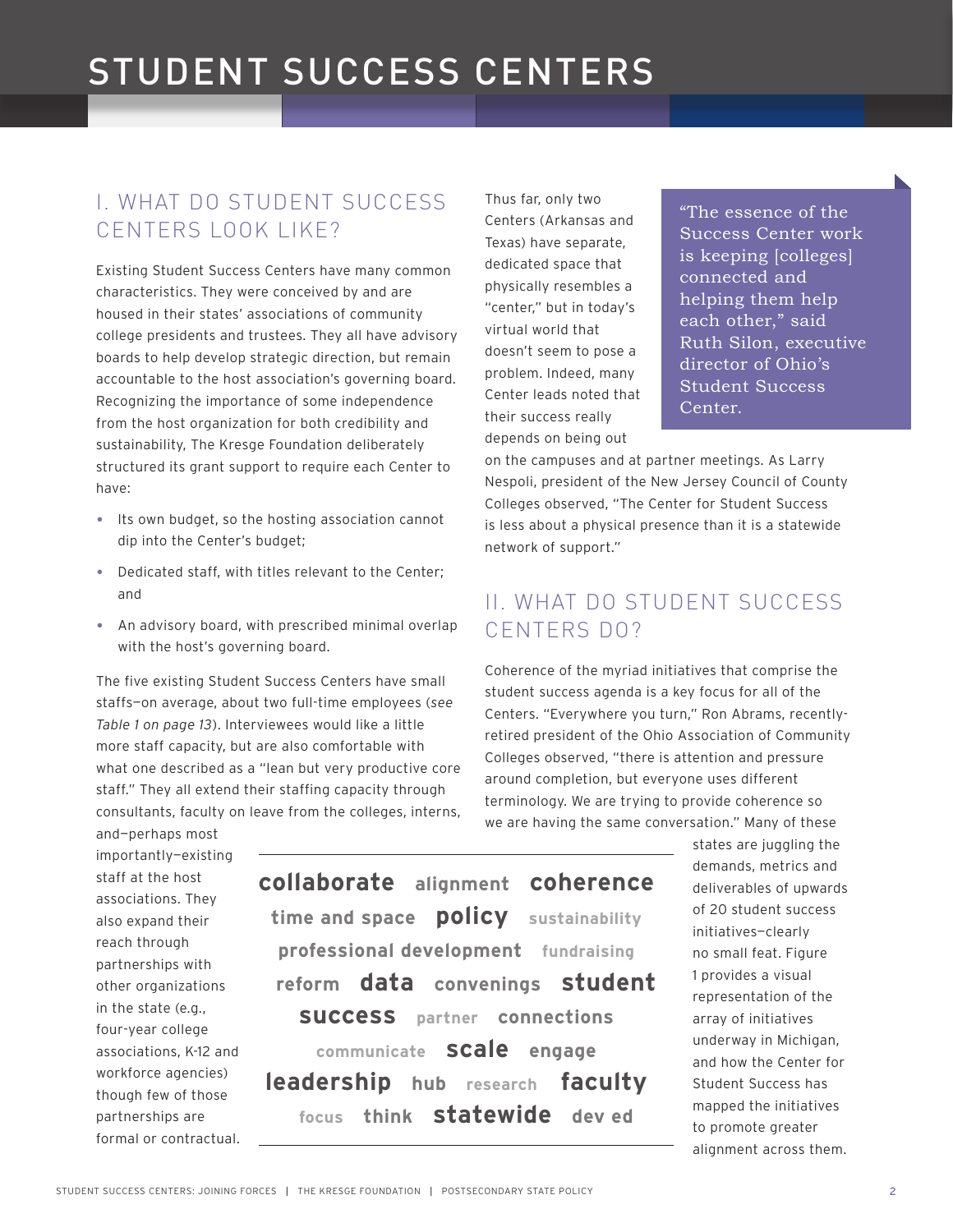#### FIGURE 1.

**MICHIGAN CENTER FOR STUDENT SUCCESS, CURRENT AND EMERGING INITIATIVES BASED ON THE STUDENT SUCCESS FRAMEWORK, APRIL 2013**



**COP:** Community of Practice\_\_\_\_\_**G:** Grant\_\_\_\_\_**PI:** Policy Initative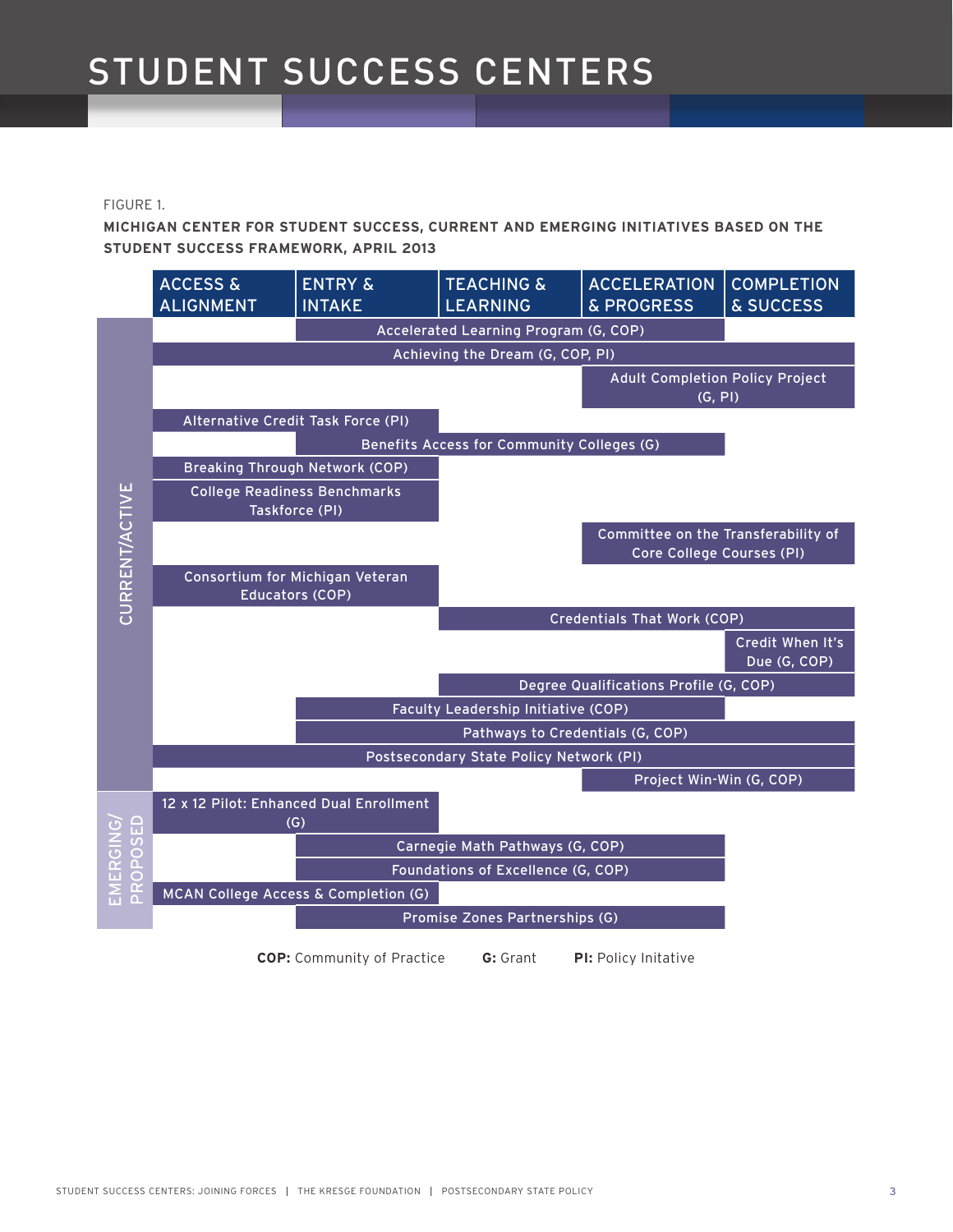College presidents from New Jersey have described their Center's approach as "collaborative autonomy," a fitting way to describe the effort to knit together the efforts of colleges that have long enjoyed a measure of independence they hold dear.

Angela Oriano, executive director of the Texas Success Center which opened on September 1, 2013, similarly described the opportunity before her: "Texas has a long and successful history of targeted initiatives to increase student success. The Texas Success Center has the opportunity to collaborate—and bring an increased coherence to the work—with the

collective focus of maximizing all efforts across the state."

The Centers also strive to increase **communications and collaboration** across colleges. "Faculty from across the colleges rarely get to share information, except at a conference," said Ruth Silon, executive director of Ohio's Student Success Center. "I see my job as taking them 'beyond the conference.' The essence of the Success Center work is keeping them connected and helping them help each other." Silon started her work by developing a survey and heading out to visit each of the colleges to build relationships and develop a solid understanding of which colleges are engaged in which success initiatives. College presidents from New Jersey have described their Center's approach as "collaborative autonomy," a fitting way to describe the effort to knit together the efforts of colleges that have long enjoyed a measure of independence they hold dear.

In an era of intense focus on how to **scale** reforms across a state's colleges, Student Success Centers sit in a key place of leverage. Rey Garcia, president of the Texas Association of Community Colleges, noted that TACC's member colleges "sensed that there were haves and have-nots in the success movement. The Center creates the ability to engage all institutions in the

success conversation." Similarly, Mike Leach, director of the Arkansas Association of Two-Year Colleges' Center for Student Success, described a moment when the staff at the association realized they "had seen how Achieving the Dream had really changed the culture at the colleges to be constantly focused on student success. We wanted to find a way to bring that work and vision to our other colleges."

To meet the goals of connections, collaboration, coherence, and the scale of evidence-based practices, the Centers engage in a variety of activities and initiatives. All place special emphasis on **engaging faculty** in the leadership of reform efforts, so that reforms gain support and traction on the ground. To do so, the Centers regularly host statewide **convenings** on reform topics, and create mechanisms for sustained involvement such as faculty inquiry groups and communities of practice. In its first few months of operation, the New Jersey Center hosted 10 statewide summits, on topics ranging from student services innovations to developmental education redesign; the Michigan Center has launched the Faculty Leadership Initiative designed to promote faculty as leaders in student success reforms. President Jim Jacobs of Michigan's Macomb Community College emphasized the importance of the Centers' role in giving faculty

space for convening and thinking: "Faculty can go to the Center for Student Success independent of whatever I think because it's their initiative, not my initiative."**<sup>1</sup>**

The identification of and advocacy for appropriate **policy**, grounded in practice, is a growing focus for the Centers. Center staff keep an ear to the ground to

Rey Garcia, president of the Texas Association of Community Colleges, noted that TACC's member colleges "sensed that there were haves and have-nots in the success movement. The Center creates the ability to engage all institutions in the success conversation."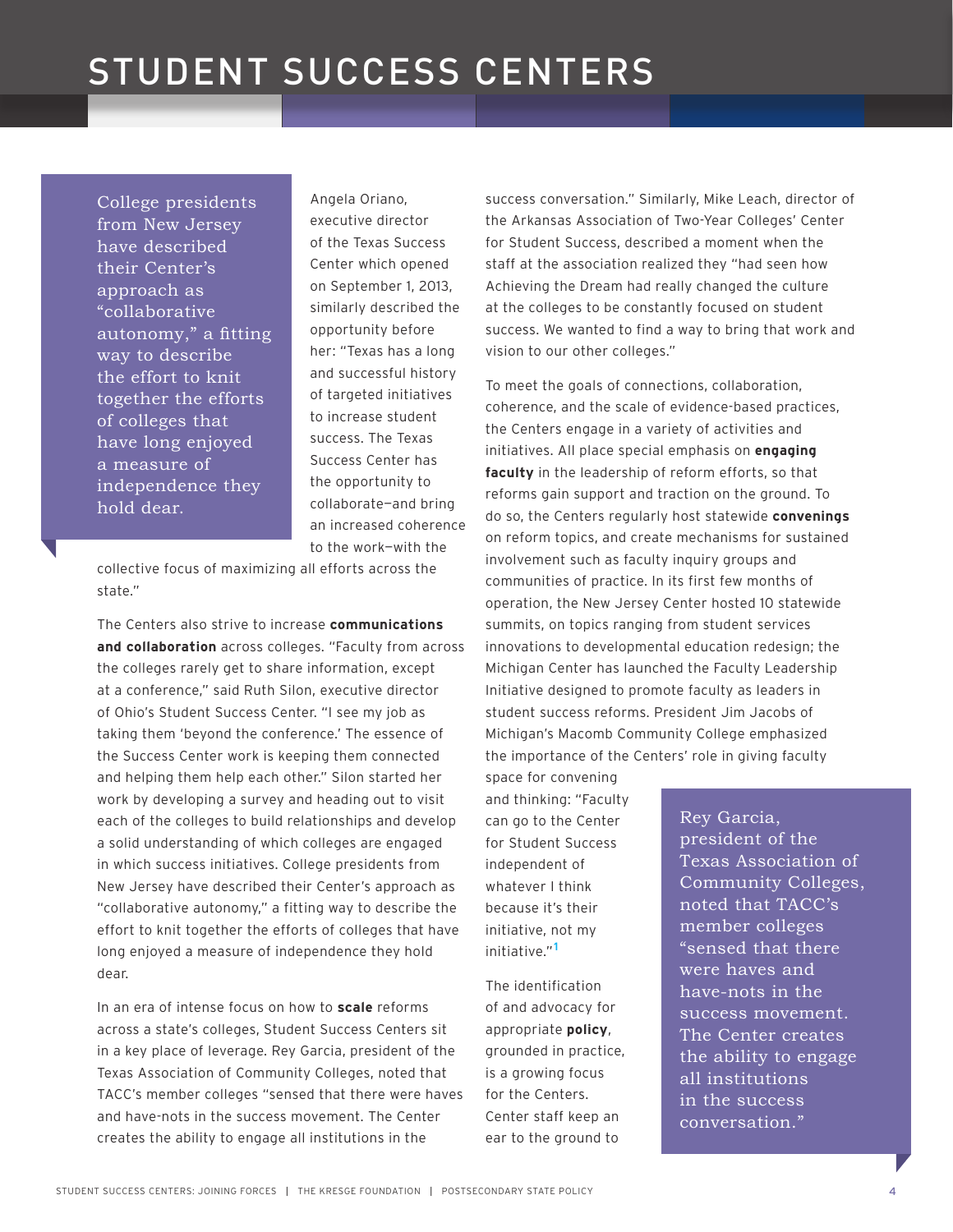discern learnings coming out of college practice that can inform a policy agenda to remove barriers and actively promote student success. In some states, systems change is an explicit role for the Centers.

#### **Examples of Student Success Center Initiatives**

- million. Arkansas is developing an institutional model for student success, seeking to clearly identify the most promising evidence-based practices for its colleges, ranging from intrusive advising to student success courses and assessment test orientation.
- Michigan has launched a Faculty Leadership Initiative designed to identify and support "grassroots" faculty leaders through professional development for innovative instructional strategies, regional focus groups, and participation in statewide policy discussions.
- New Jersey partnered with the Association of Community College Trustees and the Community College Leadership Program at the University of Texas to offer the Governance Institute for Student Success to support the trustees' role in student success.
- Ohio is implementing the English Project, which will scale up a three-prong strategy for improving developmental education outcomes in English composition through acceleration, cooperative learning and contextualization.
- Texas will organize its work around leadership teams comprised of college faculty, staff, and key partners focused on: measuring and funding student success; college readiness; transfer and articulation; workforce and skills alignment; Texans in community colleges; and professional development.

In others, however, proactive policymaking has, historically, been shunned, and the colleges protect their autonomy. In those states, the Centers' steps into articulating collective policy agendas can be contentious. But

The Arkansas Center for Student Success was key to the state's winning a 2011 Trade Adjustment Assistance Community College & Career Training grant for almost \$15

the student success movement has often highlighted opportunities for state policy to help colleges pursue their own goals, and also to scale proven practices that many believe all colleges should embrace. In a number of states, the Centers' approach to policy is to engage a "coalition of the willing" among their college leaders. A group of college CEOs in New Jersey recently delivered a presentation during which they stated, "NJ presidents know that there is great power in collaboration," and observed that "[we can] act collectively to create sustainable solutions—even though we aren't 'required' to work together."**<sup>2</sup>**

Some states also report a synergistic relationship between the historical advocacy role of the host associations and their new, success-focused Centers. The Centers bring added capacity and a laser-sharp focus on student success to policy discussions that had previously centered on buildings and budgets. The result is deeper college involvement in and more progress on important policy discussions related to topics such as transfer and college readiness.

The Centers also see **fundraising** as a key priority, to bring new initiatives and evidence-based innovations to the colleges and scale them across the state. The Arkansas Center for Student Success, for example, helped seven of its colleges secure state funding for the Arkansas College and Career Readiness Program, which supports college partnerships with local high schools to prepare students for college. The Center in Arkansas also was key to the state's winning a 2011 Trade Adjustment Assistance Community College & Career Training (TAACCCT) grant for almost \$15 million.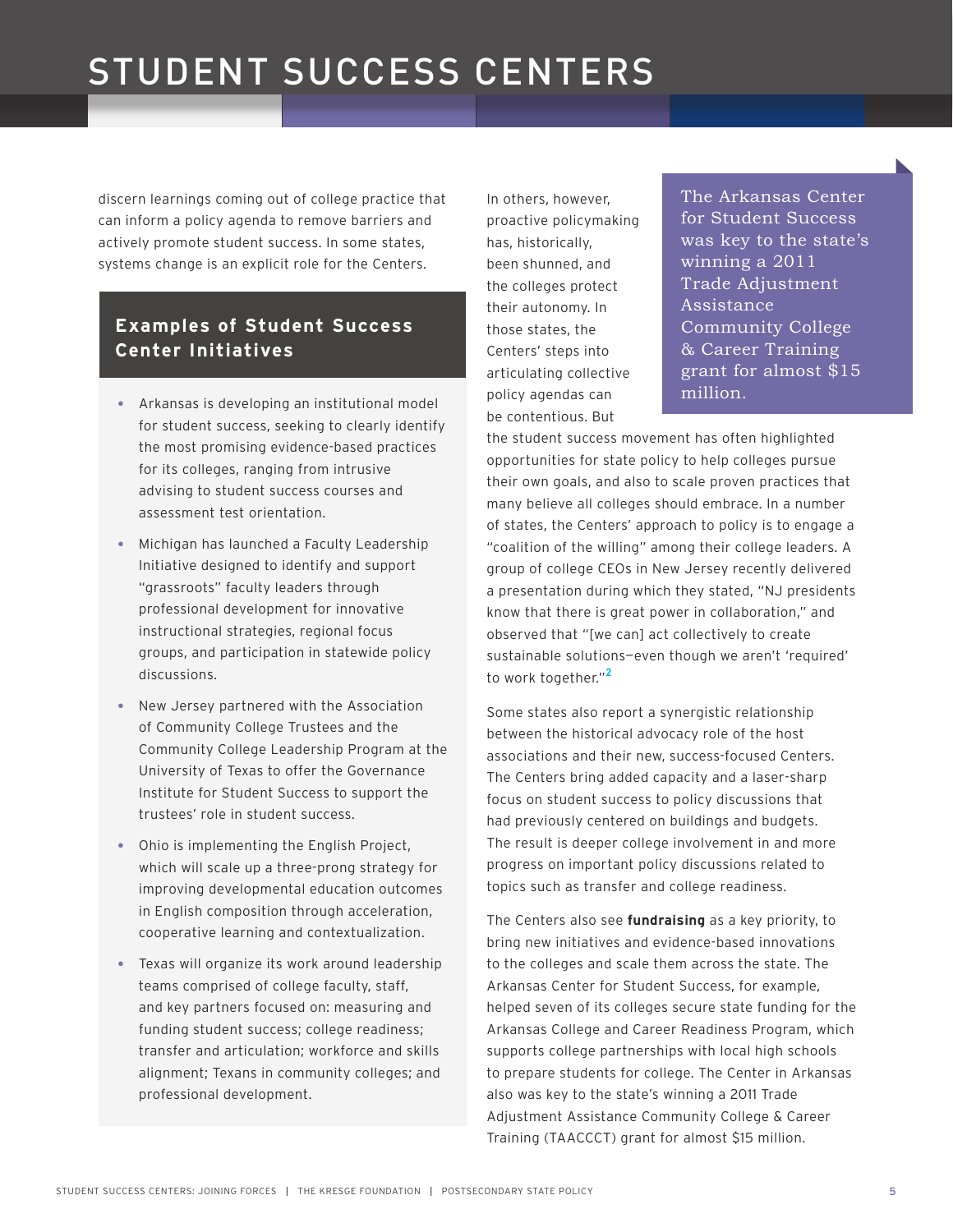The Centers play a critical **knowledge management** role. Many of the Centers have articulated a priority of developing a student success research agenda. To do so, staff seek to distill innovation and reform lessons learned at their state's colleges and disseminate those lessons widely through convenings, newsletters, and other publications—while supplementing that local experience with evidence and guidance from the everburgeoning national research base. Center staff note that this effort is incredibly time-consuming; staying on top of the research and finding relevant and interesting means of reducing down and presenting new findings on what works—rather than the laundry lists too often found in listservs and news feeds—is a significant challenge.

Building institutional capacity for **data-driven decision making**, a key theme in the national completion movement, is another priority for several Centers. Chris Baldwin, executive director of the Michigan Center for Student Success, suggested that at this time in Michigan, "the presidents want and need better evidence for what will work. And they need to share real data to get there." So in Michigan, the Center has embraced a priority of helping the colleges build institutional research capacity and helping them see, across colleges, how to use and share data in ways that will improve student success.

#### **An Overview of Student Success Centers**

In collaboration with the Center directors and founders, Jobs for the Future crafted the following (see Figure 2, on page 7, for a graphic representation):

Student Success Centers organize a state's community colleges around common action to accelerate their efforts to improve persistence and completion. These Centers provide the vision, support, and a shared venue for a state's community colleges as they work in partnership on developing and implementing a collective student success agenda. The Centers take the lead in communicating the components of the broader completion agenda to college stakeholders and in building a cohesive approach to engagement, learning, and policy advocacy across a state's two-year institutions. Primary functions of the Centers include:

- **Convening and engagement:** bring colleges together around reform; develop faculty leadership; create in-state networks and communities of practice; advance cross-sector alignment and collaboration; attend national convenings
- **Student success coherence:** map and align student success initiatives; create an umbrella framework and marshall necessary resources to accelerate the completion agenda
- **Data:** improve data usage through work including metrics, sharing, transparency, coherence of metrics across initiatives, and increased IR capacity
- **Research and knowledge management:** develop newsletters, policy briefs, and overviews of college initiatives; identify and disseminate information on solid national models
- **Policy:** set agendas for systems and legislative change; build state capacity for reform; assist institutions with local policy audits and change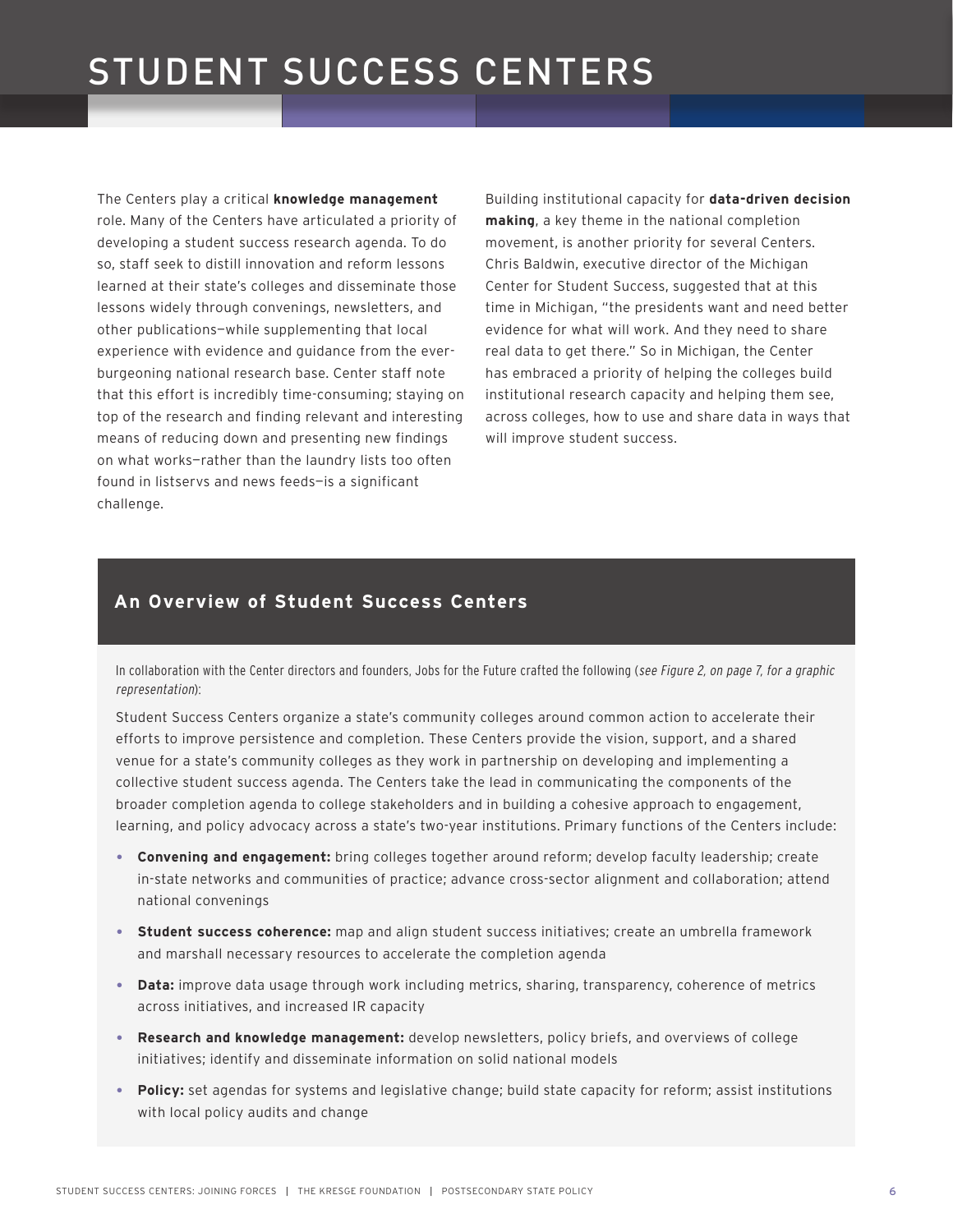FIGURE 2. **STUDENT SUCCESS CENTER STRATEGY & FRAMEWORK**

**Identify and pursue system and state POLICY changes that support large-scale institutional change**

**CONVENE learning opportunities for administrators and faculty to support innovation**

Student Success Centers organize a state's community colleges around common action to accelerate their efforts to improve persistence and completion

**Develop an agenda for RESEARCH AND KNOWLEDGE MANAGEMENT to support reform**

**Strengthen state DATA**

**Map and align initiatives to create COHERENCE**

**capacity to support innovation and improve performance**

### III. QUESTIONS FOR THE FUTURE

Student Success Centers are a relatively new phenomenon. As a result, there are still more questions than answers. Here are some of the most pressing questions for the future, many of which align with the questions and concerns facing many nonprofits, regardless of sector, such as governance, mission and funding.

#### Does a State's Community College Governance Structure Matter?

State governance is a hotly debated aspect of Student Success Centers. Though the Student Success Center model is not limited to decentralized states, the need for a sustainable vehicle for collective action and

collaboration is often most apparent in states that lack a strong community college system office. Some argue, however, that states of all stripes can benefit from a non-state agency focused on aligning the multitude of student success initiatives underway.**<sup>3</sup>** For the moment at least, funding and activity to establish Student Success Centers seems to be concentrating first in decentralized states that articulate a clear need for a staffed entity that provides some coordination and coherence in the absence of a system office.

#### What Type of Organization Can Serve as Host for a Student Success Center?

This question is inherently linked to the above question about governance. To date, Student Success Centers have all been founded in decentralized states without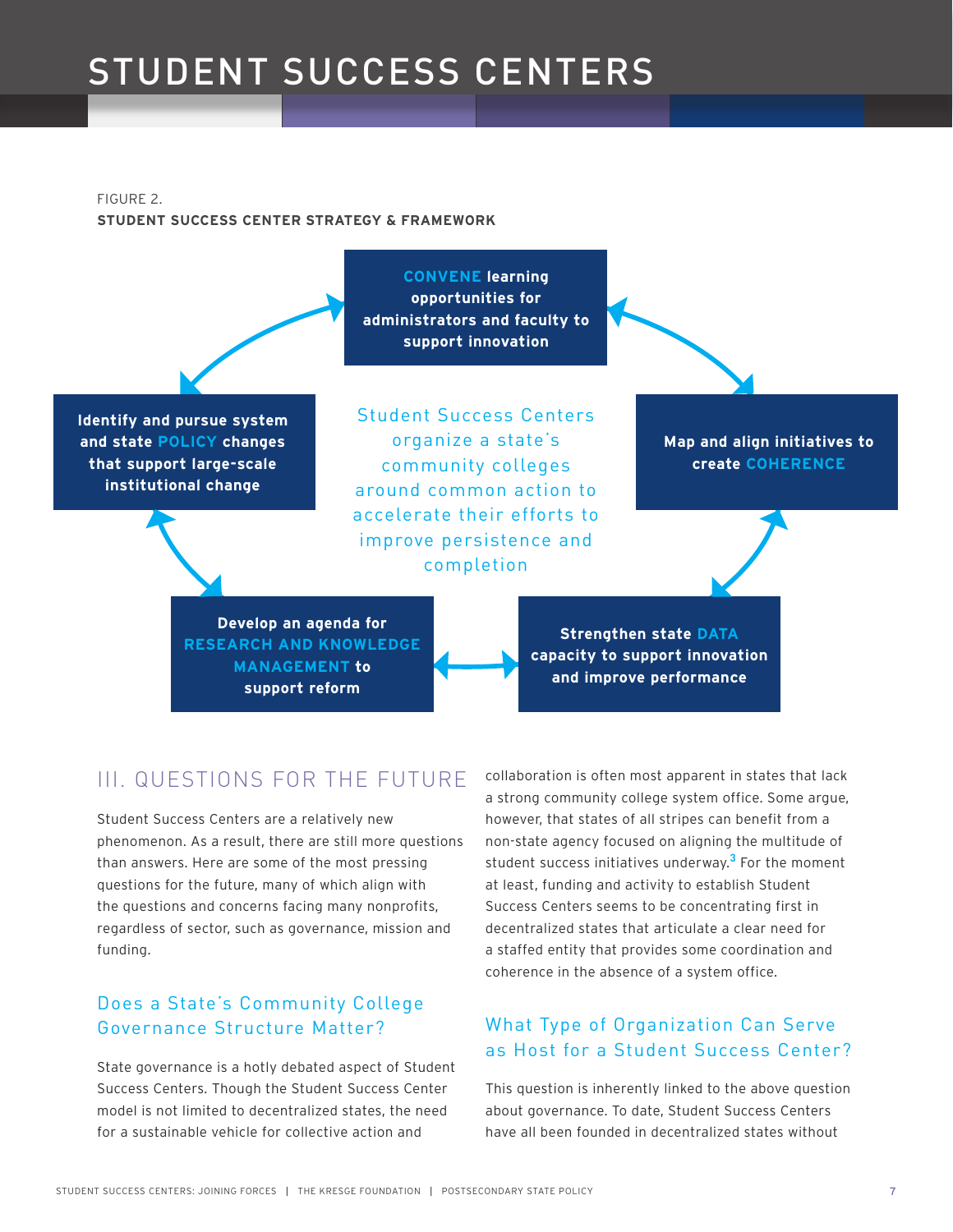a system office, and have all been hosted by statewide community college associations. Proponents of the model argue, however, that they can envision Centers hosted by other state intermediaries, including system offices, colleges, and other types of non-governmental education reform organizations.

Ultimately, a host organization of any kind would need to demonstrate certain characteristics and capacities to be an effective host, such as having the trust of the state's community colleges and being able to access and convene college presidents, while simultaneously demonstrating a willingness to embrace a statewide student success agenda and providing the Center for Student Success with a degree of independence from the host's agenda.

### Do the Centers Have Sufficient Freedom to Push for Bold Reform, Given Their Relationship to Their State Associations?

Center staff often walk a fine line, particularly in states where colleges value their autonomy. They have to reconcile competing opinions from college leaders, and strike a balance between pushing for student success and pulling colleges farther and faster than they are ready to go. Given that the Centers created thus far are embedded in statewide college associations, which have historically functioned as lobbying organizations, there is potential for conflict—a concern common to broader debates in the change literature over intermediaries and their role vis-à-vis funders and partners.**<sup>4</sup>** "There is a bit of inherent tension," Caroline Altman Smith noted. "A Center needs to be a supportive space for connection and collaboration, but also serve as a critical friend to pressure colleges to stay focused on the student success agenda, and not get complacent." Another interviewee commented that, "There is a push and a pull to what we do. We don't have the authority for mandates, but we can build incentives—financial and otherwise—so we can push that way."

At the time that the interviews for this publication were conducted, interviewees noted that conflict between

Student Success Centers and the presidents who created them has been minimal and manageable. The commitment to the student success movement among institutional leaders has elevated some politically skilled champions in each state and given the Centers space to push the colleges outside of their comfort zone in the search for more effective strategies to improve student outcomes. Still, our interviewees are not naive. Their host associations are not strangers to the conflicts and tensions inherent in the work of managing competing agendas across multiple colleges. The leaders we interviewed are well aware that for Centers to be sustainable and strong advocates for reform over time, they must communicate well, build a supportive "coalition of the willing" among the state's community college leaders, nurture strong relationships within and outside the community college sector, and maintain and continually reinforce their colleges' trust.**<sup>5</sup>**

#### **The Student Success Center Network**

With generous funding from The Kresge Foundation, Jobs for the Future manages the Student Success Center Network. Jobs for the Future creates connective tissue between the existing Centers through: in-person convenings that allow Center directors to learn from each other and other experts; regular discussions and webinars on critical topics; access to the publications, tools, membership, and expertise of the Postsecondary State Policy Network; and technical assistance including data support, agenda development, and in-state presentations.

#### What Impact Are the Centers Having on Host Organizations?

A fascinating aspect of the Centers for Student Success is that their creation and maturation symbolize an evolving mission for their host associations. "The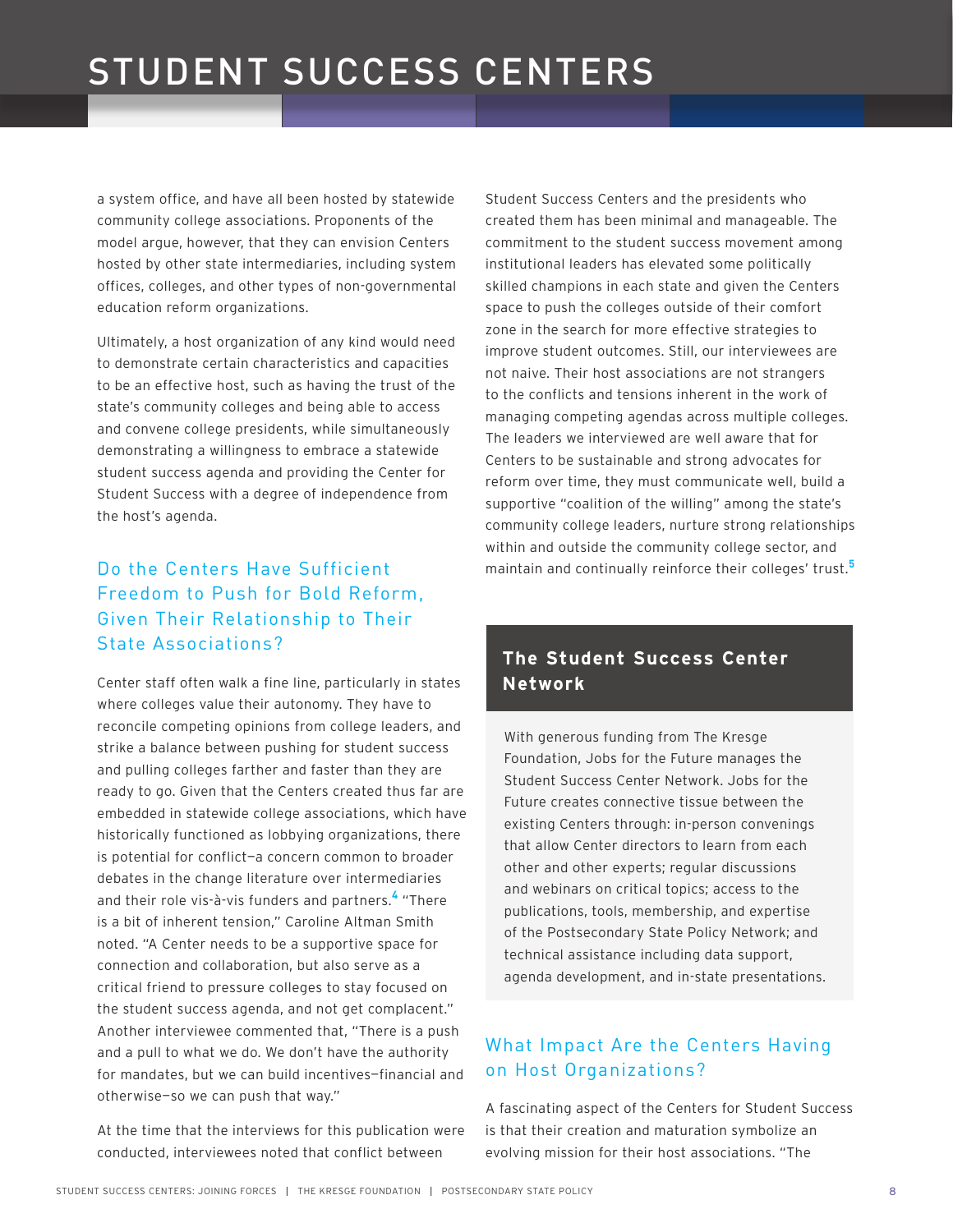Arkansas Association of Two-Year Colleges started, as all of them do, as a lobbying unit," Mike Leach observed. "But it has branched out to supporting institutions in many ways. Student success is now a core part of the association's mission." In the same vein, Rey Garcia noted that the Texas Association of Community Colleges "had been strictly an advocacy organization, but we have transitioned into a more comprehensive organization," with student success at the core.

#### How Will Success be Measured?

What are the indicators of success for the Student Success Centers? This remains an open question. Thus far, the Centers are new and have not been rigorously, systematically evaluated over a long period of time. An evaluation of the first 18 months of the Michigan Center for Student Success studied indicators such as impact on stakeholders' behavior, reach of communications, and value of policymaking and professional development activities.**<sup>6</sup>** As time marches on, champions and funders may grow eager to see results on student success indicators such as persistence and completion.

#### What Does it Cost to Start and Run a Center?

We polled Center directors and founders on their operating costs, as well as their best estimates of the level of investment required for realistic (not optimal) start-up funding. Their estimates were surprisingly consistent, and average out to roughly:**<sup>7</sup>**

- Start up investments of approximately \$200,000- \$250,000; and
- Operating budgets of approximately \$300,000- \$350,000.

In each case, salary was the largest operating budget category. Center directors agreed that the other major budgeting categories were: expenses related to hosting convenings; travel to in-state meetings, college visits

and national conferences; consultants to extend capacity; and administration and overhead. Two of the Centers' budgets break down roughly into these categories:

| <b>Budget Category</b>      | <b>Center A</b> Center B |        |
|-----------------------------|--------------------------|--------|
| Salary                      | 60%                      | 61%    |
| Consultants                 | 10%                      | 7%     |
| Meeting costs               | 15%                      | 17.5%  |
| Travel                      | 6%                       | 3.5%   |
| Overhead and administration | 9%                       | $11\%$ |

### The Million Dollar Question: Can the Centers Generate Sustainable Funding?

All of the Student Success Centers thus far rely almost exclusively on grant funding; The Kresge Foundation has generously provided seed funding to many of them. This seed money is often a catalyst to local and regional funding to fill out Center budget needs. But the longterm plan is for the Centers to become self-sustaining, typically within about three years of founding. How to do so is a difficult question that is faced by most nonprofits. Underlying the question of sustainability is the sticky question of whether a previously grantfunded entity is providing sufficiently robust and valuable services that clients who formerly received services for free are willing to pay for them.**<sup>8</sup>** Center directors are thinking creatively. Options include:

- Prove the strong value of the Centers, and then increase the dues colleges already pay to host associations.
- Generate fee-for-service options, such as data support and purchasing cooperatives.
- Cover operating costs through institutional dues, but continue to rely upon grants to fund specific activities such as focused initiatives and convenings.
- Staff the Centers with faculty and staff on release time, paid for by the colleges, rotating through the colleges on a fixed schedule.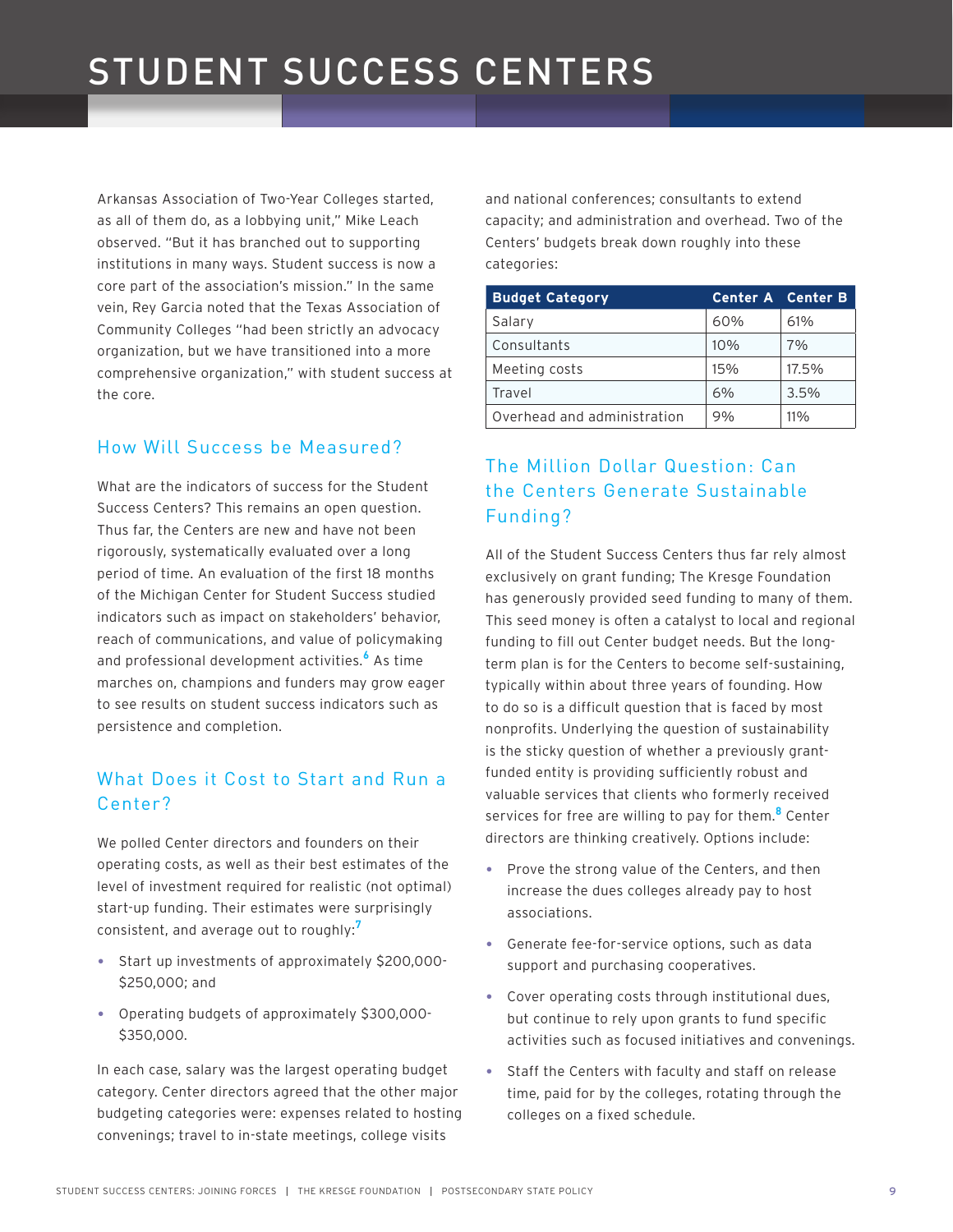Ultimately, the most likely scenario is that Center budgets will be a mix of all of these—some sustained support from their colleges for both funding and staffing resources, plus revenues generated through delivery of some services, all supplemented by private funding for specific initiatives.

### IV. RECOMMENDATIONS

#### Early Advice from the Trenches for Other States Considering a Student Success Center

Student Success Centers seem to hold wide appeal. We asked the Center directors and founders their advice for others considering a similar model. In the words of

Include faculty and engage them as much as you can.

Ron Abrams, it's about "process, process, process." Specific recommendations included:

• **Secure stable startup funding:** Make sure

the Centers have stable funding in the early stages, so the staff can do the hard launch work without having to focus exclusively on fundraising.

- **Hire the right staff:** Find a director who has both fundraising skills and a solid knowledge of community colleges and the completion movement and its agenda.
- **Go to the colleges:** Start by getting to know everyone. Go out to the colleges, meet administrative and faculty leaders, and get buy-in across the state.
- **Reach the faculty:** As more than one interviewee noted, "Include faculty and engage them as much as you can."
- **Engage stakeholders:** Bring as many people to the table as you can because "people support that which they helped to create."
- **Digest the research:** Stay on top of the national trends and research and convey the right information to the colleges about which reform strategies work, which show promise, and which might not have "legs."
- **Know your context:** Be honest and realistic about what you can and cannot do.
- **Have fun:** Recognize that this work can and should be fun and energizing—it's about the students and about doing things differently and better for large numbers of them.

#### Recommendations for Existing and Newly Founded Student Success Centers

Based upon our interviews and interactions with Student Success Centers, Jobs for the Future makes the following recommendations:

- **Pay attention to process:** Starting a new entity requires a keen focus on laying the groundwork in smart ways, from conducting college visits, to ensuring strong and frequent communications, staying focused on the right priorities, and not getting stretched too thin.
- **Continue to focus on your state's colleges and their needs:** The Centers have started on the right foot by systemically engaging their colleges, focusing first on those that see alignment between their own priorities and the Center's agenda. That priority should remain front and center.
- **Build a coalition of the willing for courageous reforms:** The success of the student success movement depends upon colleges' willingness to be bold. Not all colleges will be able to be courageous at all times, but Centers can identify and nurture the right actors for action at the right time, especially presidents who can champion statewide efforts.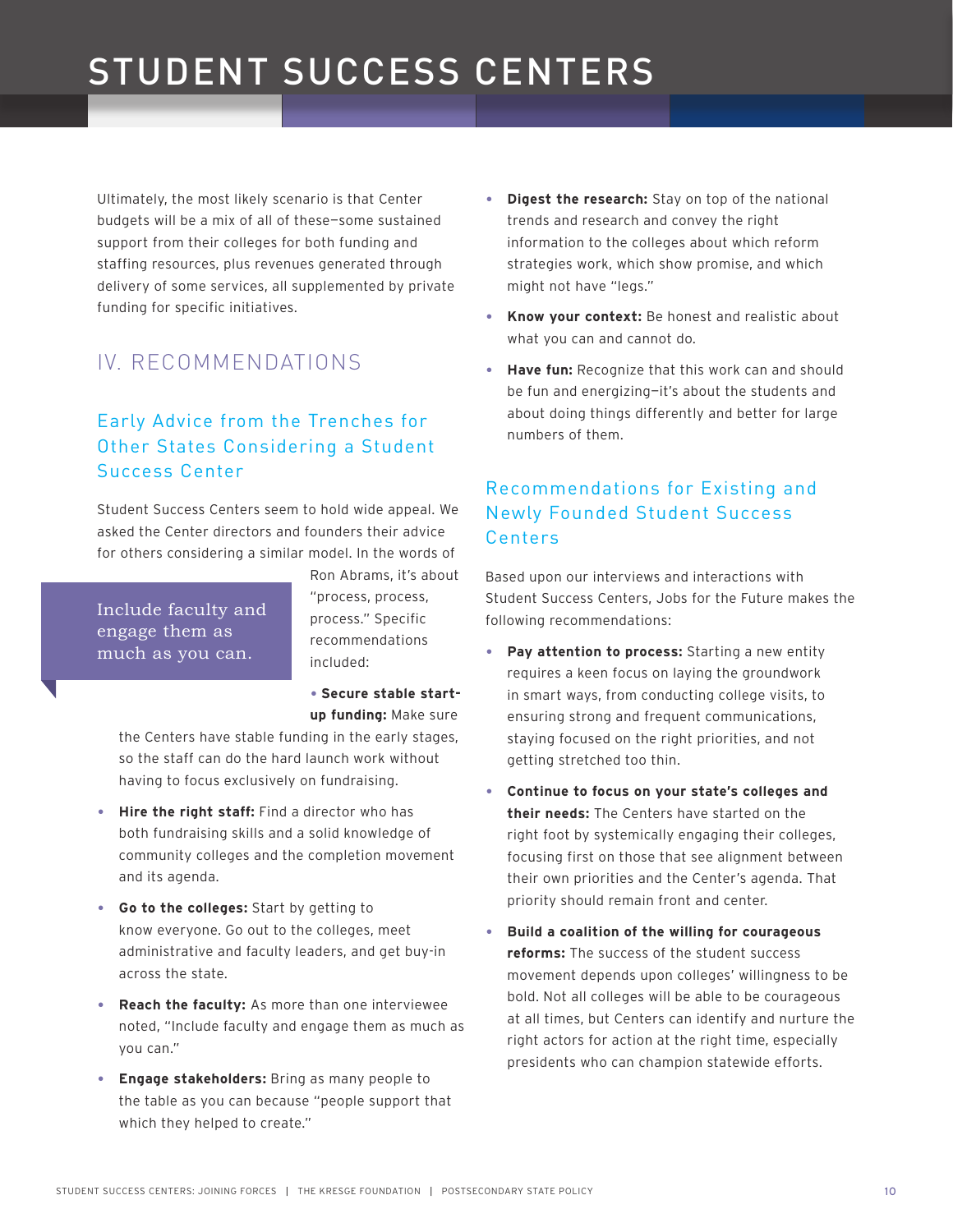- **Stay connected to the national movement and other states' work:** A key driver of the national student success movement has been cross-state sharing, learning, and catalysis; the Centers' local relevance will be driven in part by their connection to the national conversation, research, and trends in both practice and policy innovation.
- **Engage third-party evaluators:** Everyone benefits from a critical friend. The Centers are a new concept, and both the Centers and the model need analysis of and guidance on their structures, processes and priorities.
- **Make sustainable funding a priority:** Ultimately, the success of the Centers will depend upon their ability to prove their value such that their colleges depend upon—and are willing to help fund—their continued existence.

### V. CONCLUSION

The Student Success Center model is gaining momentum. The Centers are filling a need in states that was identified by the colleges themselves; their emphasis on engagement means that they are creating grassroots support as they go. As one director noted, "I have thought for some time that this kind of capacity building in states is how the completion agenda will be sustained. The work has to get closer to the ground over time to be sustainable." Another stated, "There is a real need to coordinate the student success work and there is a real need for someone to make it their responsibility to move it forward at some type of scale. The colleges aren't going to do that."

Existing Centers are showing some promising early successes and are building healthy relationships in their states. The Arkansas Center has met with impressive fundraising success, raising over \$17 million in grant funding for its colleges' student success efforts since 2010. Center directors describe growing trust, burgeoning enrollments at convenings, and everincreasing demands for their time and energy. In the words of one director, the colleges have begun to trust

each other and voluntarily engage in cross-state policy discussions: "They have started to understand that we actually can create the benefits of a system even though we are not one, and it doesn't have to be a legislative mandate." A college vice president from New Jersey described his support for the Center's mission in these terms: "As we shift the emphasis from access to success, it becomes increasingly important to develop strategies that enable students to achieve their goals and to realize their dreams. Our mission demands that we pursue those strategies."**<sup>9</sup>**

An interim evaluation of the Michigan Center for Student Success found overwhelmingly positive results.**10** Eighty percent of survey respondents were satisfied with the work of the Center and interviewees expressed support, even for the difficult pieces of the work. "The pressure on accountability is extremely valuable," said one interviewee. "The majority of us just need a little pressure to perform at peak." Respondents also appreciated the Center's role in providing a conduit for faculty and staff to participate in the student success agenda—an area that research has identified as a critical next step–with over 90 percent valuing networking opportunities with other community colleges and 88 percent valuing the Center's role in

identifying strategies to support student success.**11** Another notable finding given Michigan's highly decentralized environment—is that 81 percent of those surveyed said that "policy advocacy was a valuable activity for the Center." Michigan presidents also have

A notable finding given Michigan's highly decentralized environment—is that 81 percent of those surveyed said that "policy advocacy was a valuable activity for the Center."

recognized the Center's role in making the colleges' individual and collective efforts to improve student outcomes visible to policymakers. Though the directors and founders note that there are healthy questions about the Centers' roles, none of the Centers have encountered significant resistance—even in instances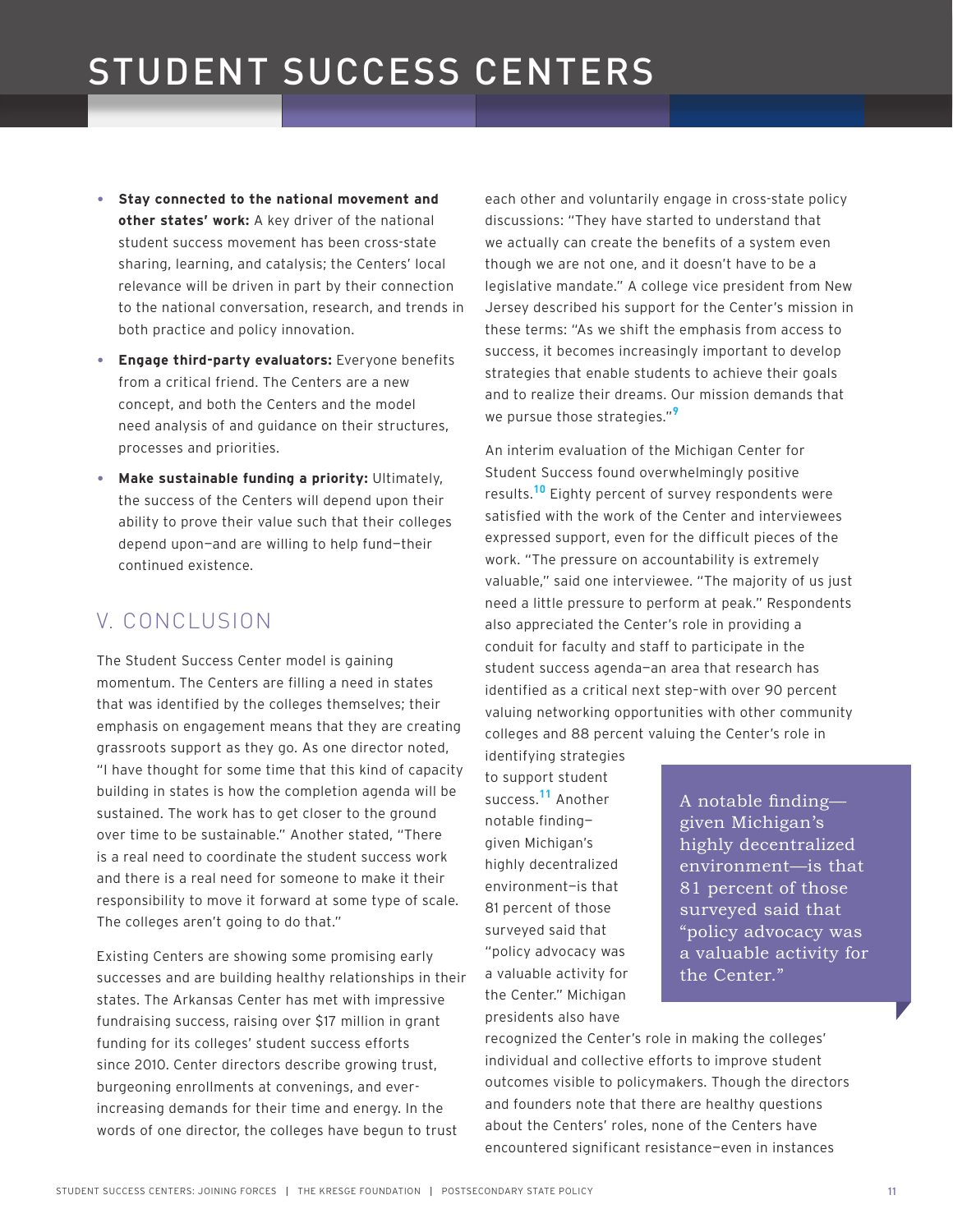when host associations have come under fire—which is rather remarkable given the historically decentralized nature of many of these states.

Newer Centers have benefited from solid perceptions about the Centers among funders, and have been able to leverage The Kresge Foundation's investment for significant local dollars. In one endorsement of the concept, the advisory board for the new Texas Center will include leaders with strong national reputations such as Dr. Richard Rhodes, president of Austin Community College, and Dr. Kay McClenney, director of the Center for Community College Student Engagement at The University of Texas at Austin.

Difficult questions remain, however. How will the Centers attract sustainable funding? Will they "push and pull" their colleges too far? Will colleges continue to build trust and common agendas, or will they become competitive with each other and pursue more particularist priorities? Will community colleges suffer too much from initiative fatigue to engage their Centers vigorously and make the most of their support?

Looking ahead, the Center directors are keenly aware that they have to remain focused and able to deliver concrete outcomes that the colleges value. Sustainability for the Centers means, in no uncertain terms, delivering a value proposition. Chris Baldwin noted that, "Moving forward, we need to start articulating a concise agenda for the Center. In the first two years we needed to build infrastructure and trust; now we are in a position to develop a point of view."

The oldest Center—the Arkansas Center for Student Success—is only three years old, so there is still a long road ahead. As the Centers mature, Jobs for the Future will continue to analyze and document the model as well as progress and challenges in hopes of better understanding this national trend toward small—but powerful—groups of people creating statewide impact. We look forward to disseminating this research and its implications for community college reform and improvement in the coming years.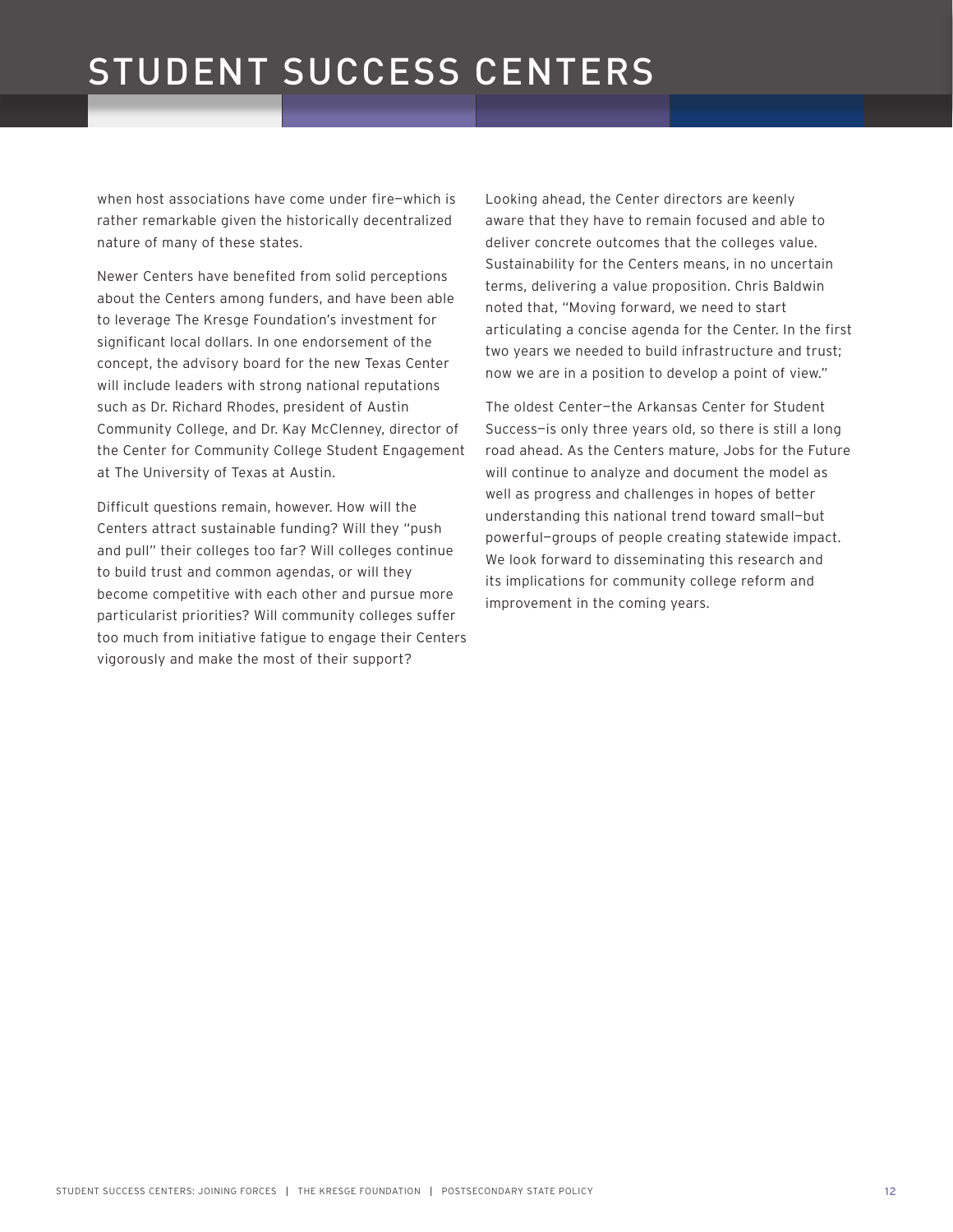### RESOURCE

TABLE 1.

**CHARACTERISTICS OF EXISTING STUDENT SUCCESS CENTERS**

| <b>STUDENT</b><br><b>SUCCESS CENTER</b>                                                                                       | <b>FOUNDING</b><br><b>DATE</b> | <b>HOST</b><br><b>ORGANIZATION</b>           | <b>PRIORITIES</b><br>STAFFING <sup>12</sup>                                                                                                                                                                                                                                                                                                                                                                                                              |
|-------------------------------------------------------------------------------------------------------------------------------|--------------------------------|----------------------------------------------|----------------------------------------------------------------------------------------------------------------------------------------------------------------------------------------------------------------------------------------------------------------------------------------------------------------------------------------------------------------------------------------------------------------------------------------------------------|
| <b>Arkansas Center for</b><br><b>Student Success</b><br>www.aatyc.org/student-<br>success/center-for-student-<br>success.html | April 2010                     | Arkansas Association of<br>Two-Year Colleges | Better coordinate and establish<br>1 FTE director<br>$\bullet$<br>synergies between existing student<br>1 FTE<br>success initiatives, such as Achieving<br>administrative<br>the Dream, Career Pathways, Arkansas<br>support<br>Works, and others.<br>Coordinate the gathering and<br>$\bullet$<br>dissemination among all Arkansas<br>two-year colleges of lessons learned<br>and best practices from Achieving the<br>Dream and other existing and new |
|                                                                                                                               |                                |                                              | student success initiatives.<br>Seek federal, state, and private grant<br>$\bullet$<br>and other funding opportunities to<br>expand proven initiatives and pilot<br>new initiatives aimed at stimulating<br>innovative practices to improve<br>student success.                                                                                                                                                                                          |
|                                                                                                                               |                                |                                              | Coordinate the translation of learnings<br>$\bullet$<br>and best practices from all student<br>success initiatives into state policy<br>change, aggregate and present data<br>(in policy briefs and reports) from<br>all colleges for state policy change<br>purposes, and advocate for specific<br>policy changes.                                                                                                                                      |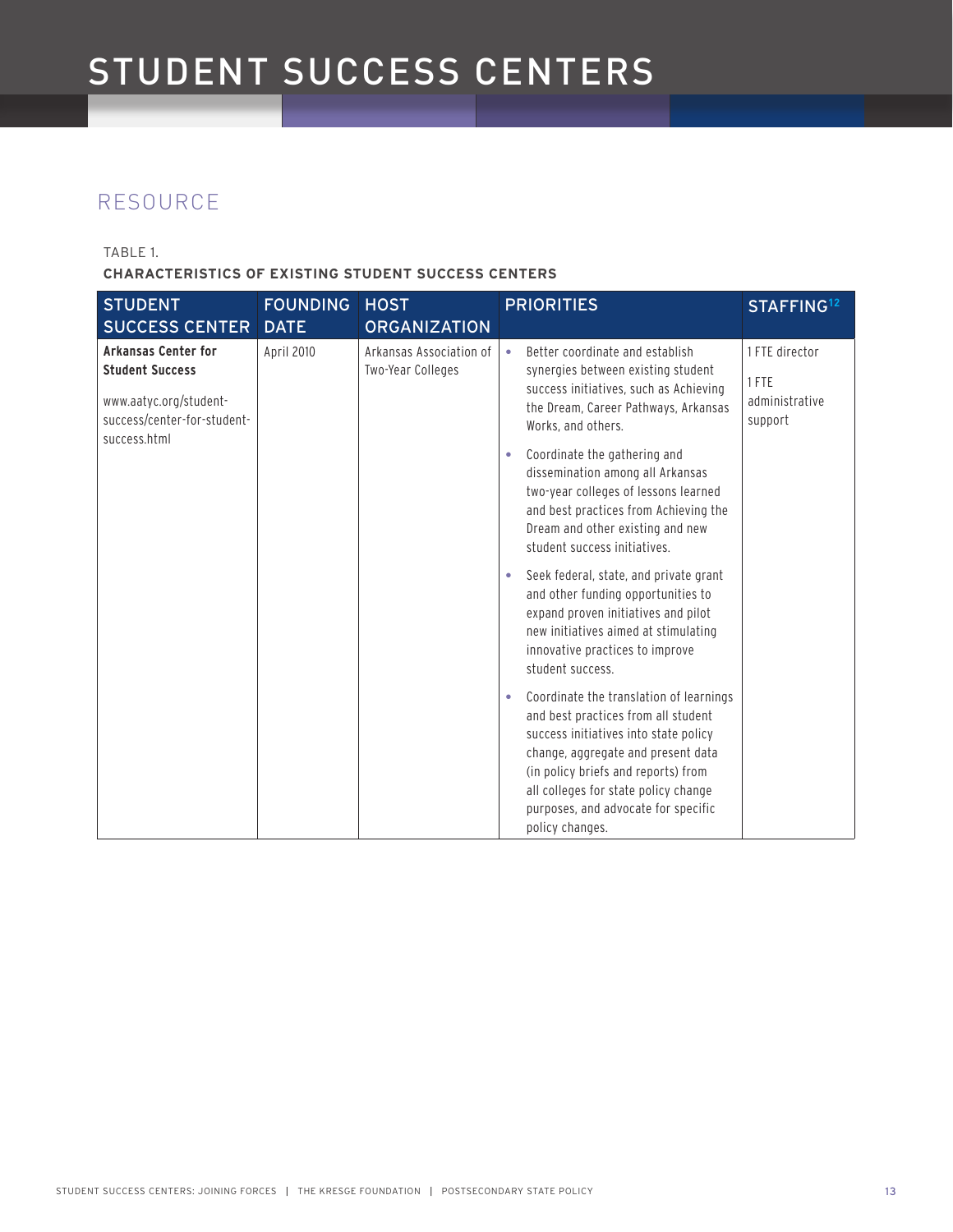| <b>STUDENT</b><br><b>SUCCESS CENTER</b>                                                            | <b>FOUNDING</b><br><b>DATE</b> | <b>HOST</b><br><b>ORGANIZATION</b>               | <b>PRIORITIES</b>                                                                                                                                                                                                                                                                                                                                                                                      | <b>STAFFING</b>                                                                          |
|----------------------------------------------------------------------------------------------------|--------------------------------|--------------------------------------------------|--------------------------------------------------------------------------------------------------------------------------------------------------------------------------------------------------------------------------------------------------------------------------------------------------------------------------------------------------------------------------------------------------------|------------------------------------------------------------------------------------------|
| <b>Michigan Center for</b><br><b>Student Success</b><br>www.mcca.org/content.<br>$cfm?m=47$ &id=47 | January 2011                   | Michigan Community<br>College Association        | Enhance existing and establish<br>$\bullet$<br>new student success communities<br>of practice through the regular<br>exchange of information at convenings<br>and professional development<br>opportunities.<br>Promote innovation and continuous<br>improvement thought the appropriate<br>collection and use of data and<br>performance metrics.<br>Develop a sustained student success<br>$\bullet$ | 1 FTE director<br>1 FTE associate<br>director<br>Part-time<br>administrative<br>position |
|                                                                                                    |                                |                                                  | research agenda based on the needs<br>of Michigan community colleges and<br>key issues correlated with improved<br>student outcomes.                                                                                                                                                                                                                                                                   |                                                                                          |
|                                                                                                    |                                |                                                  | Identify areas where collective, state-<br>$\bullet$<br>level policy action is warranted to<br>enhance collaborative college efforts<br>innovate toward improved student<br>outcomes.                                                                                                                                                                                                                  |                                                                                          |
| New Jersey Center for<br><b>Student Success</b><br>www.njccc.org/center-for-<br>student-success/   | October 2012                   | New Jersey Council of<br>County Colleges         | Support the colleges through data-<br>$\bullet$<br>driven information so that campus<br>administrators, faculty, and staff are<br>making the most informed decisions.                                                                                                                                                                                                                                  | 1 FTE director                                                                           |
|                                                                                                    |                                |                                                  | Build upon the already established<br>$\bullet$<br>foundation set by the academic<br>priorities outlined in the New Jersey<br>Council of County College's Big Ideas<br>Initiative.                                                                                                                                                                                                                     |                                                                                          |
|                                                                                                    |                                |                                                  | Focus additionally on complementary<br>۰<br>student services initiatives that, when<br>coupled with those of the Big Ideas<br>project, will lead to a comprehensive<br>student success program.                                                                                                                                                                                                        |                                                                                          |
| <b>Ohio Center for Student</b><br><b>Success</b>                                                   | September 2012                 | Ohio Association of<br><b>Community Colleges</b> | Help and support the colleges as they<br>$\bullet$<br>reform developmental education.                                                                                                                                                                                                                                                                                                                  | 1 FTE director                                                                           |
| WWW.<br>ohiocommunitycolleges.<br>org/ public-page.<br>php?s=about-the-center                      |                                |                                                  | Scale up evidence-based practices.<br>$\bullet$<br>Build institutional capacity for data-<br>$\bullet$<br>driven decision making.                                                                                                                                                                                                                                                                      |                                                                                          |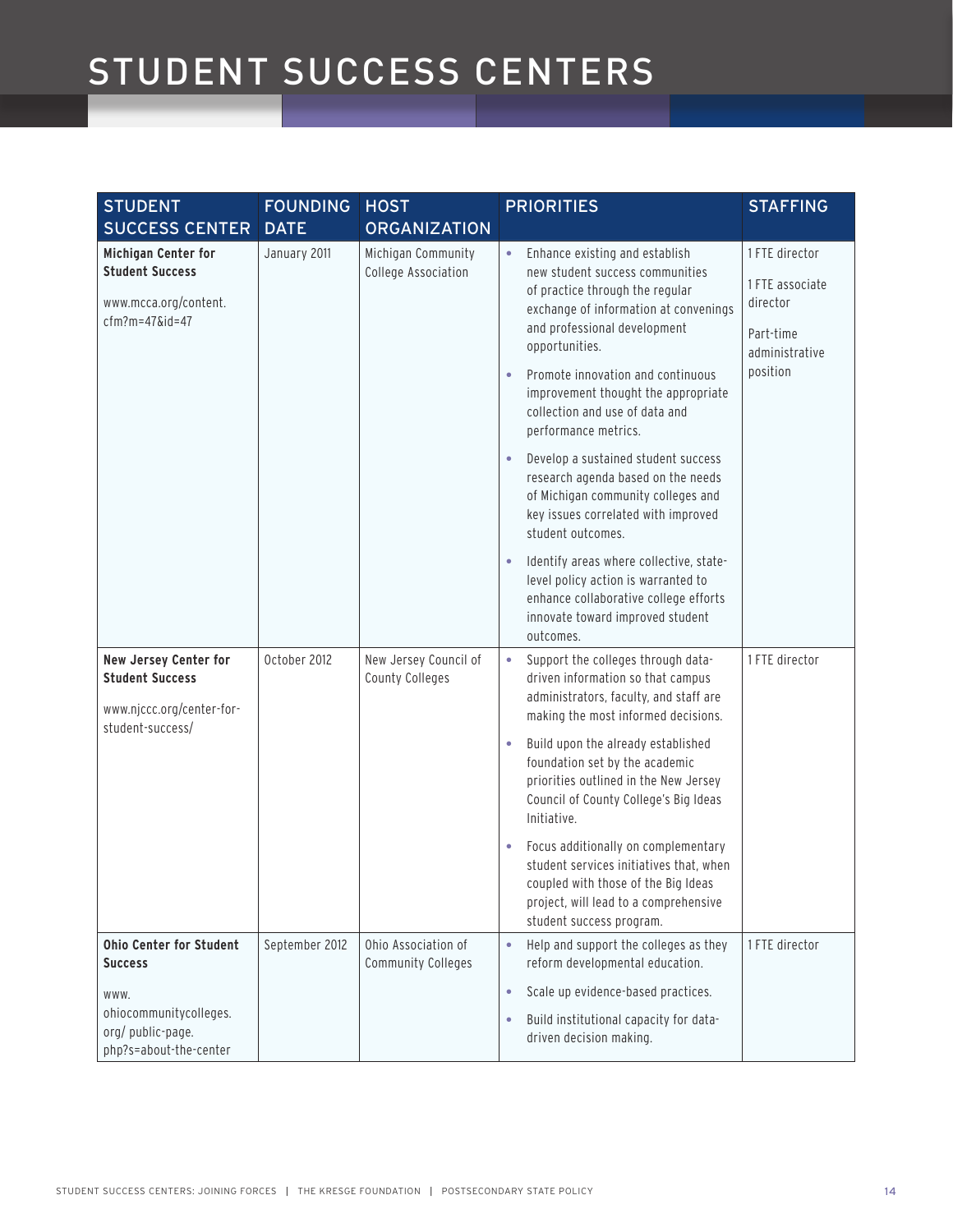| <b>STUDENT</b><br><b>SUCCESS CENTER DATE</b> | <b>FOUNDING</b> | <b>HOST</b><br><b>ORGANIZATION</b>                | <b>PRIORITIES</b>                                                                                                                                                   | <b>STAFFING</b>                                                 |
|----------------------------------------------|-----------------|---------------------------------------------------|---------------------------------------------------------------------------------------------------------------------------------------------------------------------|-----------------------------------------------------------------|
| <b>Texas Success Center</b>                  | September 2013  | Texas Association of<br><b>Community Colleges</b> | Alignment of different innovation<br>۰<br>and success initiatives into a more<br>coherent and comprehensive approach.                                               | Planned staffing:<br>1 FTE director                             |
|                                              |                 |                                                   | Acceleration of learning across<br>institutions so that adoption of proven<br>or evidence-based initiatives can be<br>accelerated and information costs<br>reduced. | 1 FTE assistant<br>director<br>1 FTE<br>administrative<br>staff |
|                                              |                 |                                                   | Advocacy for policies that support the<br>success agenda, in the legislature and<br>in relevant state agencies.                                                     | .5 FTE part-time<br>data staff                                  |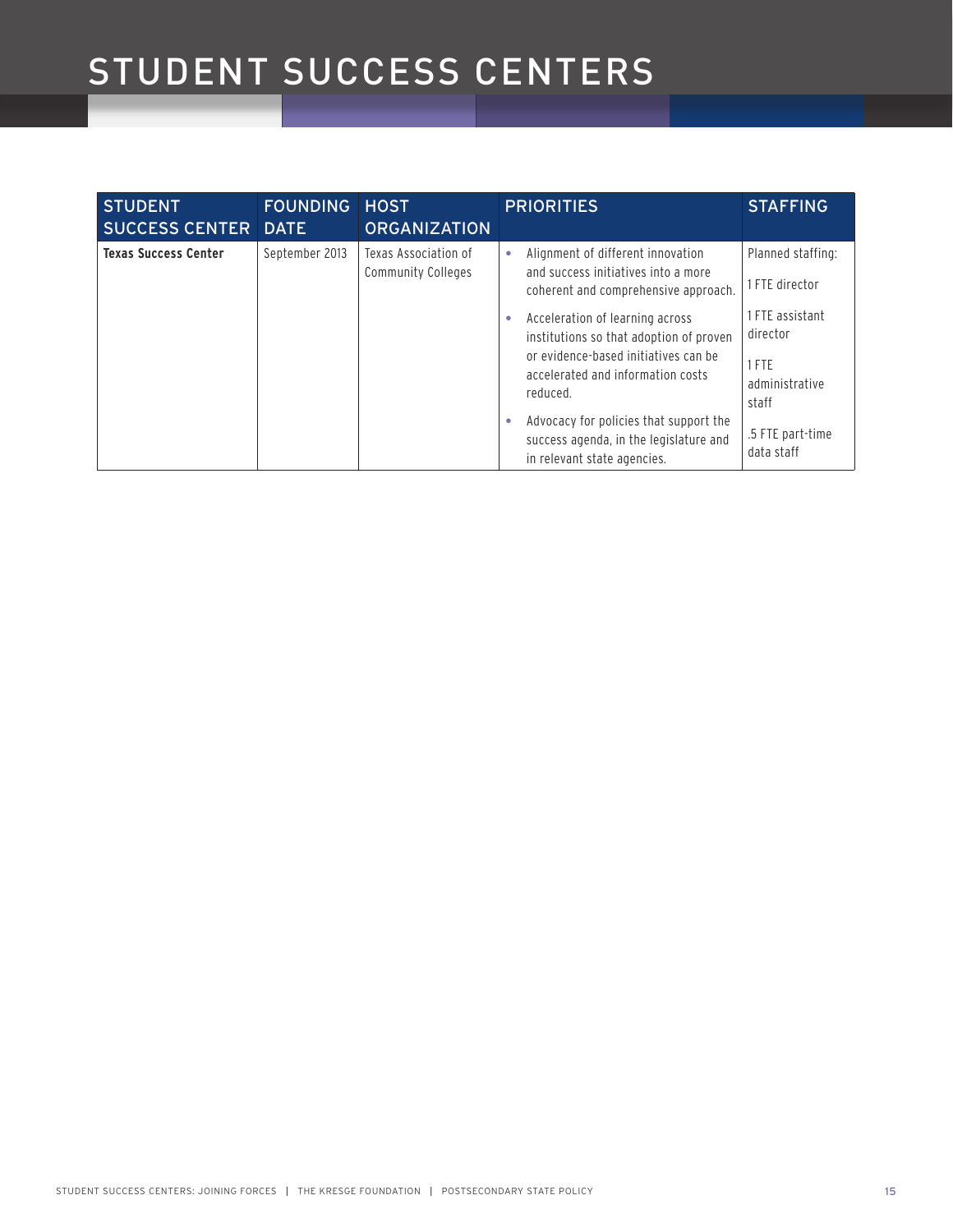### ENDNOTES

**1** Hilliard 2012.

**2** Mora et al. 2013.

**3** There are complementary debates over governance in higher education and the impact of centralization vs. decentralization. See, for example, Hearn & McLendon 2011; MacTaggart 1996; and Richardson et al. 1999.

**4** Giloth 2004; Shea 2011; Gateway Center for Giving 2012.

**5** Indeed, since the interviews for this publication were conducted, the Ohio Association of Community Colleges has gone through changes, including the retirement of former CEO Ron Abrams, that may result in new priorities and focus for Ohio's Student Success Center.

**6** Public Policy Associates 2012.

**7** Texas estimates are excluded from this analysis. Texas is a large state with 50 community college districts; the Texas Center's costs are an outlier compared to peer states.

**8** For discussions of nonprofit funding models and sustainability, please see Kim, Perreault & Foster 2011; Foster, Kim, & Christiansen 2009; Giloth 2004.

**9** "Center for Student Success," New Jersey Council of County Colleges, Accessed July 30, 2013, http://www. njccc.org/center-for-student-success/success-stories/

**<sup>10</sup>** Public Policy Associates 2012.

**<sup>11</sup>** Altstadt 2012; Rutschow et al. 2011; Achieving the Dream & Public Agenda 2011.

**<sup>12</sup>** All of the Student Success Centers extend their capacity through interns, consultants, etc. This column represents only the full-time staff of the Centers.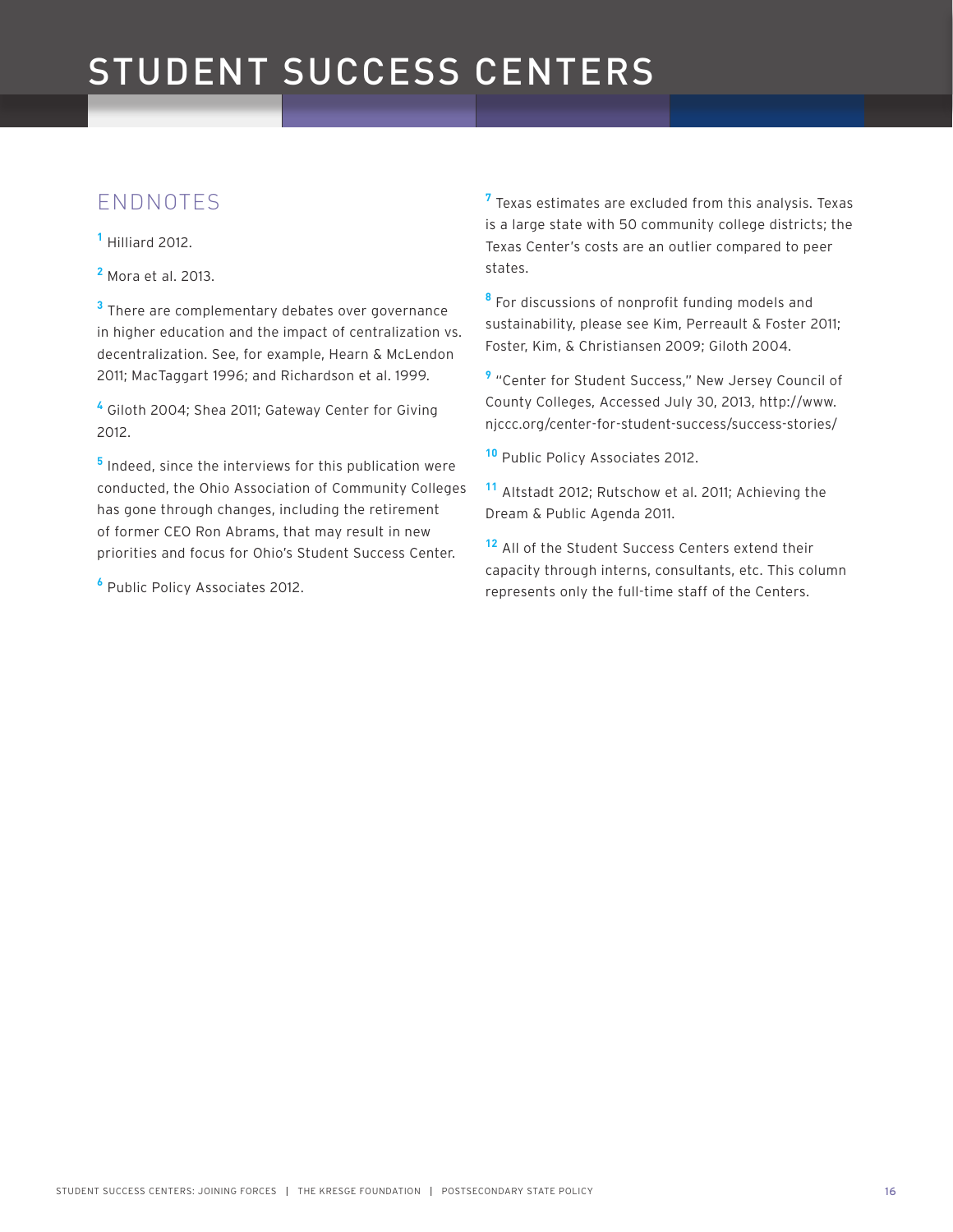### REFERENCES

Achieving the Dream & Public Agenda. 2011. *Engaging Adjunct and Full-Time Faculty in Student Success Innovation*. Cutting Edge Series. New York, NY: Public Agenda.

Altstadt, David. 2012. *How States Can Accelerate Community College Innovation by Supporting Faculty Leadership*. Boston, MA: Jobs for the Future.

Clancy, Colleen. 2013. *Moving Forward: Strengthening Your State's Capacity to Bring Innovation to Scale*. Boston, MA: Jobs for the Future.

Foster, William Landes, Kim, Peter & Barbara Christiansen. 2009. "Ten Nonprofit Funding Models." *Stanford Social Innovation Review*. Vol. 34, Spring.

Gateway Center for Giving. 2012. *Measuring the Work of Intermediaries in the St. Louis Region*. St. Louis, MO: Author.

Giloth, Robert. 2004. *Workforce Intermediaries for the Twenty-first Century*. Philadelphia, PA: Temple University Press.

Hearn, James C. & Michael K. McLendon. 2011. "Governance: Toward New Models and Methods for Understanding Postsecondary Governance." In *Governing the University*, Michael Bastedo, ed. Baltimore, MD: The Johns Hopkins University Press.

Hilliard, Tom. 2012. *Autonomy and Innovation: Systemic Change in a Decentralized State*. Boston, MA: Jobs for the Future.

Kazis, Richard & Lara K. Couturier. 2013. *Stepping Up for Community Colleges: Building on the Momentum to Improve Student Success in Massachusetts*. Boston, MA: Jobs for the Future.

Kim, Peter, Gail Perreault, & William Foster. 2011. *Finding Your Funding Model: A Practical Approach to Nonprofit Sustainability*. New York, NY: Bridgespan Group.

MacTaggart, Terrence J. 1996. *Restructuring Higher Education: What Works and What Doesn't in Reorganizing Governing Systems*. San Francisco, CA: Jossey-Bass Publishers.

Mora, Peter, Patricia Donohue, Lawrence Nespoli, & Jacqueline Galbiati. 2013. "The Power of Statewide Collaboration in 'Reclaiming the American Dream.'" Presentation delivered at the American Association of Community Colleges Annual Meeting. Spring.

Public Policy Associates, Inc. 2012. *Michigan Center for Student Success: Achievements and Challenges in the Early Years*. An Interim Evaluation of the Center. Lansing, MI: Author.

Richardson, Jr., Richard C., Kathy Reeves Bracco, Patrick M. Callan, & Joni E. Finney. 1999. *Designing State Higher Education Systems for a New Century*. Phoenix, AZ: American Council on Education/Oryx Series on Higher Education.

Rutschow, Elizabeth Zachry, Lashawn Richburg-Hayes, Thomas Brock, Genevieve Orr, Oscar Cerna, Dan Cullinan, Monica Reid Kerrigan, Davis Jenkins, Susan Gooden, & Kasey Martin. 2011. *Turning the Tide: Five Years of Achieving the Dream in Community Colleges*. Oakland, CA: MDRC.

Shea, Jennifer. 2011. "Taking Nonprofit Intermediaries Seriously: A Middle-Range Theory for Implementation Research." *Public Administration Review*. Vol. 71, 57-66.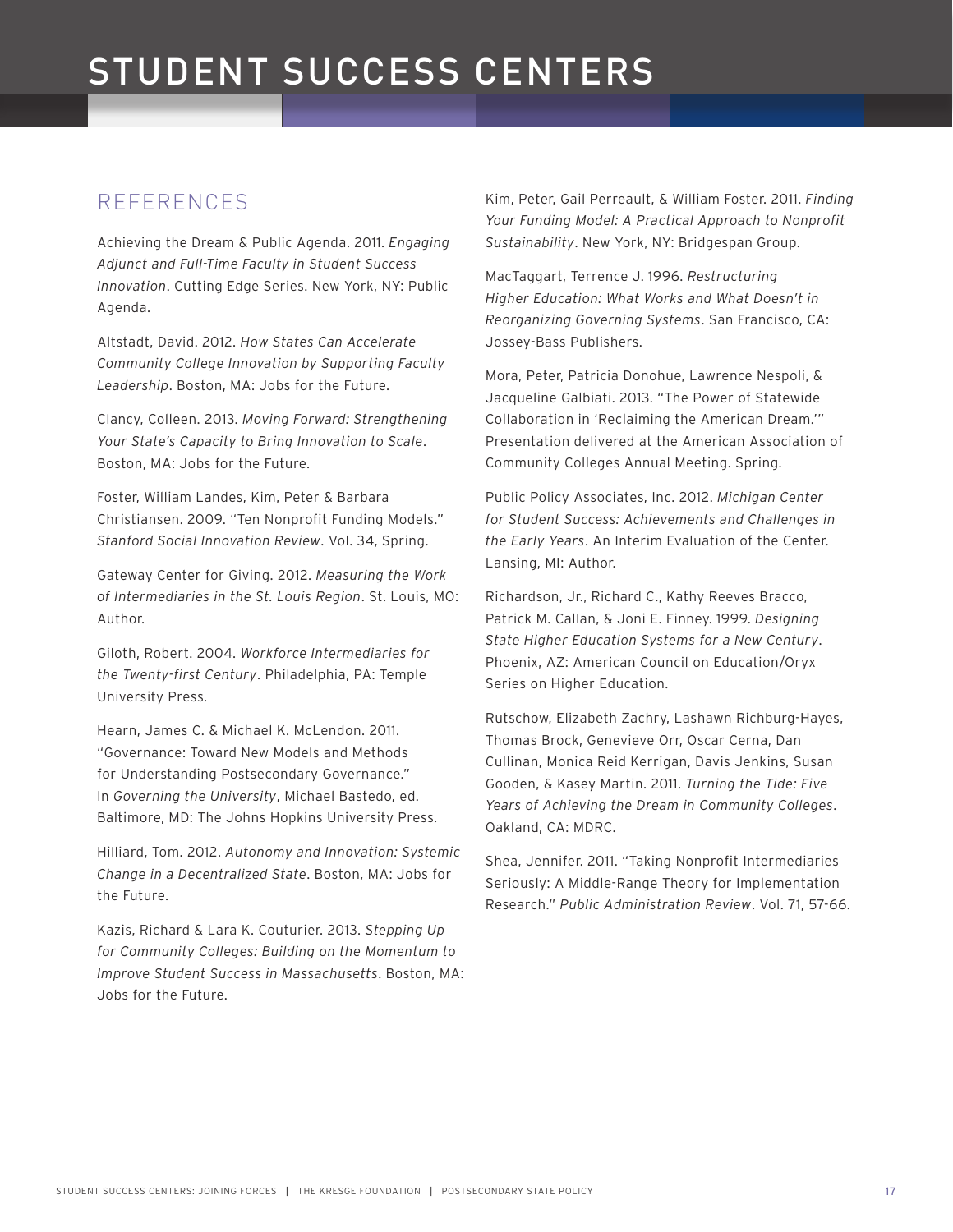### ACKNOWLEDGMENTS

Many thanks to our friends and partners in this work who took time for interviews, fact gathering and reviews: Ron Abrams, recently retired president of the Ohio Association of Community Colleges; Chris Baldwin, executive director of the Michigan Center for Student Success; James Davy, Big Ideas Project facilitator, New Jersey Council of County Colleges; Ed Franklin, executive director of the Arkansas Association of Two-Year Colleges; Rey Garcia, president of the Texas Association of Community Colleges; Mike Leach, director of the Arkansas Association of Two-Year Colleges' Center for Student Success; Larry Nespoli, president of the New Jersey Council of County Colleges; Caroline Altman Smith, senior program officer at The Kresge Foundation; Jenny Schanker, associate director of the Michigan Center for Student Success; Ruth Silon, executive director of the Ohio Association of Community College's Student Success Center; and Lou Venturelli, coordinator for New Jersey Council of County Colleges' Center for Student Success. Special thanks to JFF's Lindsay Devilbiss for research support, and Sophie Besl and Rochelle Hickey for editing and design.

### ABOUT THE AUTHOR

**Lara K. Couturier** is a Program Director for Postsecondary State Policy at Jobs for the Future. Previously interim principal investigator and director of research for the Futures Project: Policy for Higher Education in a Changing World, she holds a PhD in History from Brown University.